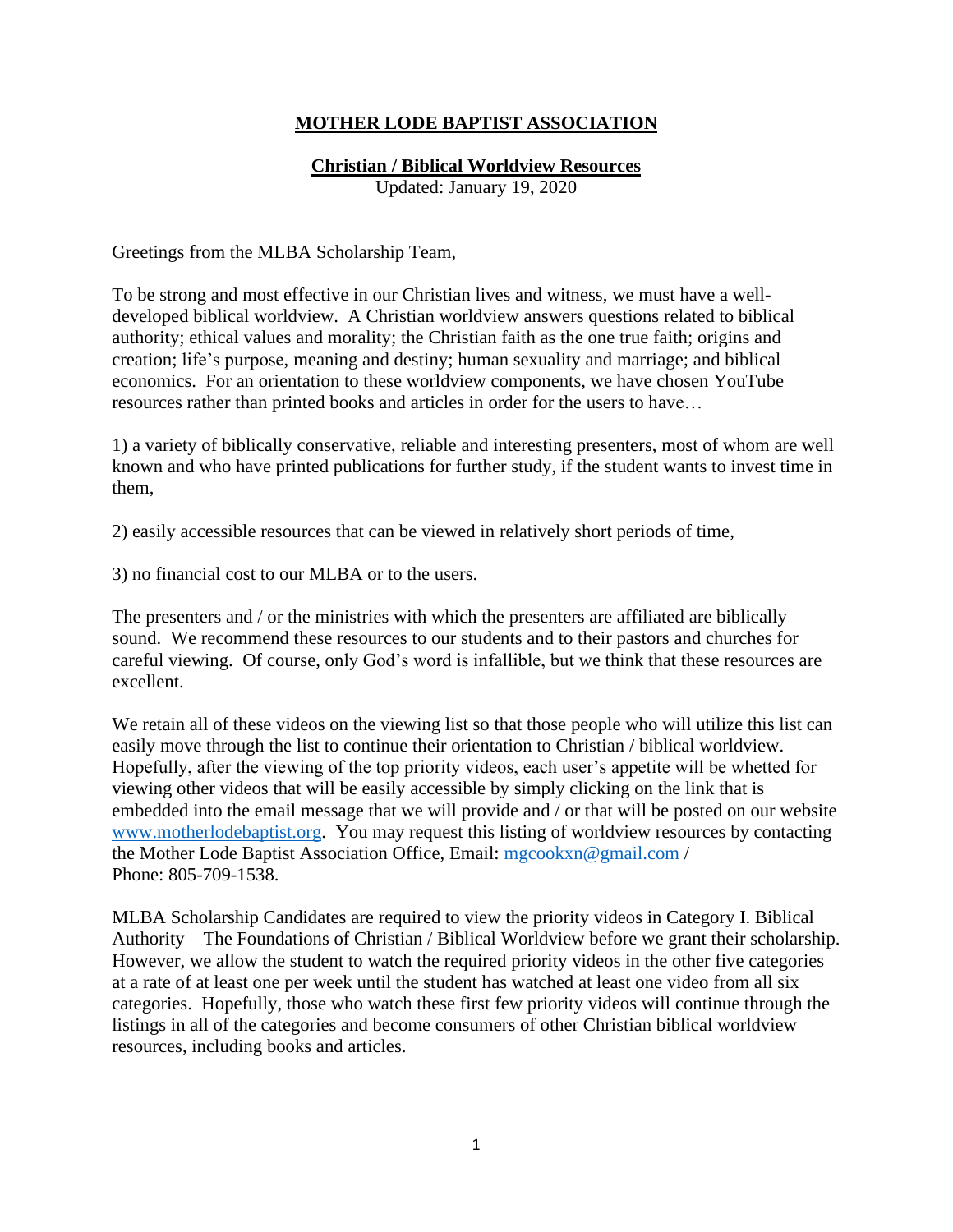#### I. Biblical Authority -- The Foundations of Christian / Biblical Worldview

**\* Priority Viewing:** What is Worldview? / Dr. R. C. Sproul & Others <https://www.youtube.com/watch?v=Txez9sJUtaE>

**\* Priority Viewing:** Developing a Truly Christian Worldview / Answers in Genesis, Dr. Ken Ham <https://www.youtube.com/watch?v=ZgC7w83Zc4g>

**\* Priority Viewing:** A Biblical Worldview (Part 1 of 3) / Alistair Begg at Liberty University <https://www.youtube.com/watch?v=AdZuFxBFfcw>

**\* Priority Viewing:** A Biblical Worldview (Part 2 of 3) / Alistair Begg at Liberty University <https://www.youtube.com/watch?v=f27Gyl81Qtc>

**\* Priority Viewing:** A Biblical Worldview (Part 3 of 3) / Alistair Begg at Liberty University <https://www.youtube.com/watch?v=bEEgv83ywc4>

What is a Christian Worldview? | TRUELIFE / Dr. Bruce Ashford <https://www.youtube.com/watch?v=Hkepw1xh3KQ>

Biblical Worldview – Watermark Church [https://www.youtube.com/watch?v=\\_eQSuFdkIRA](https://www.youtube.com/watch?v=_eQSuFdkIRA)

Wide Angle: Framing Your Worldview / Charles Colson <https://www.youtube.com/watch?v=ivVo0qBY3FE>

Biblical Christian Worldview: Introduction (1 of 6) [https://www.youtube.com/watch?v=Wm3\\_M3WxIF0](https://www.youtube.com/watch?v=Wm3_M3WxIF0)

Biblical Christian Worldview: Theology (2 of 6) <https://www.youtube.com/watch?v=2MSCtIyD7sE>

Biblical Christian Worldview: Theology (3 of 6) [https://www.youtube.com/watch?v=5gZRe\\_LW4-A](https://www.youtube.com/watch?v=5gZRe_LW4-A)

Biblical Christian Worldview: Theology (4 of 6) <https://www.youtube.com/watch?v=b6NbPdm6-Hc>

Biblical Christian Worldview: Theology (5 of 6) <https://www.youtube.com/watch?v=ZO6NskZ9UdI>

Biblical Christian Worldview: Theology (6 of 6) <https://www.youtube.com/watch?v=sZ5LEgk1fKo>

How do you know that Christianity is the one true worldview? / Ravi Zacharias <https://www.youtube.com/watch?v=nWY-6xBA0Pk>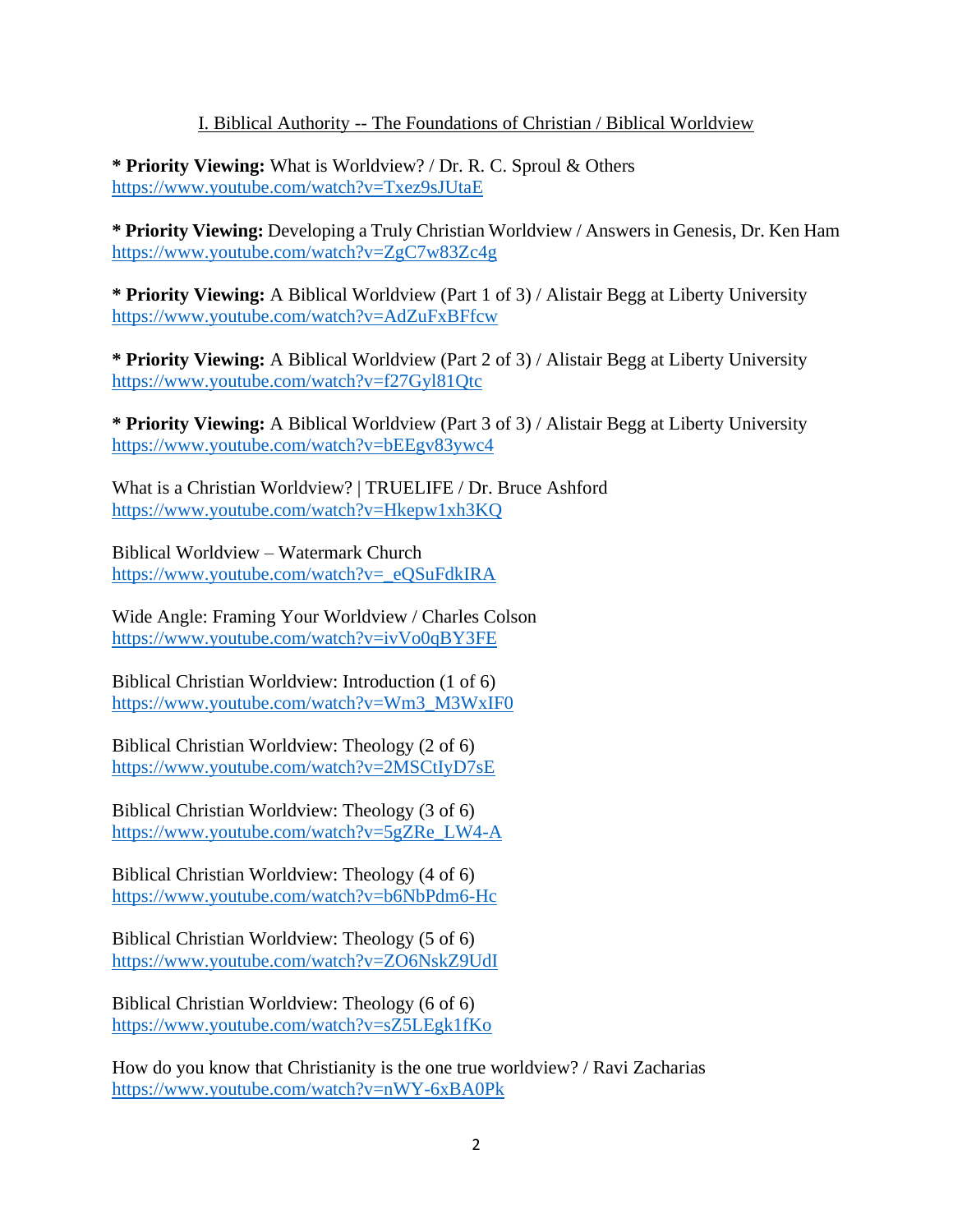Apologetics and the Next Generation / Sean McDowell [https://www.youtube.com/watch?v=UdbKXsPzo\\_8](https://www.youtube.com/watch?v=UdbKXsPzo_8)

Worldview 101: Why It Matters / Chuck Colson <https://www.youtube.com/watch?v=f-keXVCla1M>

# II. Christian Ethics

**\* Priority Viewing:** Voddie Baucham / The Basis for Biblical Ethics [https://www.youtube.com/watch?v=TWDF\\_7zFTRM](https://www.youtube.com/watch?v=TWDF_7zFTRM)

Francis Schaeffer / A Christian Manifesto (Part 1 of 3) <https://www.youtube.com/watch?v=6fF90CGcsyM>

Francis Schaeffer / A Christian Manifesto (Part 2 of 3) <https://www.youtube.com/watch?v=ZlqHVumOKB0>

Francis Schaeffer / A Christian Manifesto (Part 3 of 3) <https://www.youtube.com/watch?v=INNJtW1GpKA>

Lecture 1: Issues in Christian Ethics / Dr. John Feinberg <https://www.youtube.com/watch?v=TCVOyb79lWE>

# III. How We Know That Christianity Is The One True Faith

**\* Priority Viewing:** Two Major Worldviews – Truth Made Easy – 2 Major Religions & Worldviews / Based on the book I Don't Have Enough Faith to be an Atheist by Norman Geisler & Frank Turek <https://www.youtube.com/watch?v=Pkr4ncmivbY>

**\* Priority Viewing:** Jesus Christ is the main thing. / Dr. Craig Vincent Mitchell [https://www.youtube.com/watch?v=5\\_PmLYBfymI&list=PLDYXf7LhXrJQDHJbLXDPwtZjmd](https://www.youtube.com/watch?v=5_PmLYBfymI&list=PLDYXf7LhXrJQDHJbLXDPwtZjmd6zfWpsS&index=14) [6zfWpsS&index=14](https://www.youtube.com/watch?v=5_PmLYBfymI&list=PLDYXf7LhXrJQDHJbLXDPwtZjmd6zfWpsS&index=14)

The Kingdom of God By DR CVM / Dr. Craig Vincent Mitchell [https://www.youtube.com/watch?v=c\\_C\\_Gc6iPVY&list=PLDYXf7LhXrJQDHJbLXDPwtZjmd](https://www.youtube.com/watch?v=c_C_Gc6iPVY&list=PLDYXf7LhXrJQDHJbLXDPwtZjmd6zfWpsS&index=4) [6zfWpsS&index=4](https://www.youtube.com/watch?v=c_C_Gc6iPVY&list=PLDYXf7LhXrJQDHJbLXDPwtZjmd6zfWpsS&index=4)

Polymath 2016 Aug 24, The Most Important Thing / Dr. Craig Vincent Mitchell [https://www.youtube.com/watch?v=FACM1cypx\\_k&list=PLDYXf7LhXrJQDHJbLXDPwtZjmd](https://www.youtube.com/watch?v=FACM1cypx_k&list=PLDYXf7LhXrJQDHJbLXDPwtZjmd6zfWpsS&index=2) [6zfWpsS&index=2](https://www.youtube.com/watch?v=FACM1cypx_k&list=PLDYXf7LhXrJQDHJbLXDPwtZjmd6zfWpsS&index=2)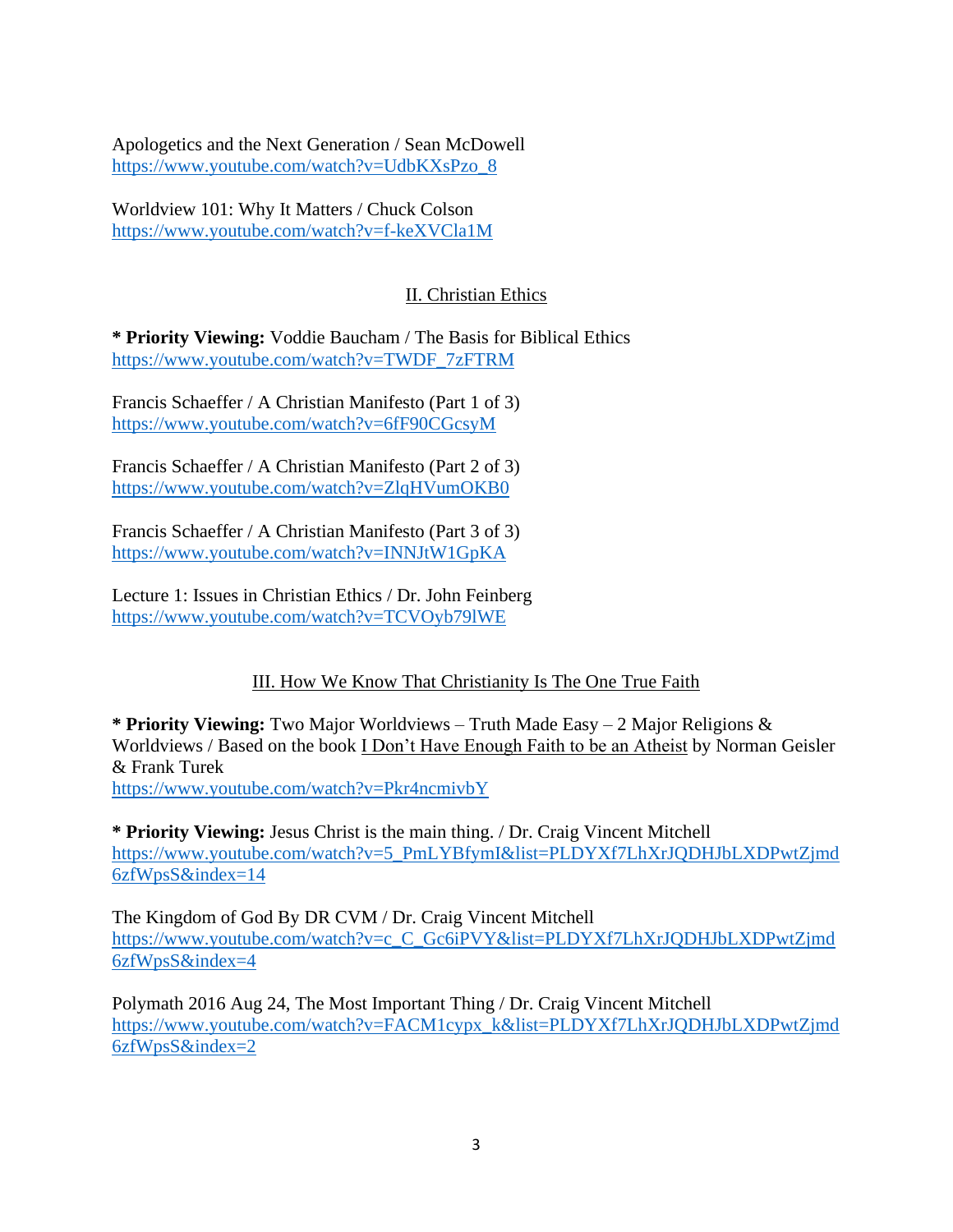Church as an Embassy / Dr Craig Vincent Mitchell

[https://www.youtube.com/watch?v=G4XtRVzGdEc&list=PLDYXf7LhXrJQDHJbLXDPwtZjm](https://www.youtube.com/watch?v=G4XtRVzGdEc&list=PLDYXf7LhXrJQDHJbLXDPwtZjmd6zfWpsS&index=3) [d6zfWpsS&index=3](https://www.youtube.com/watch?v=G4XtRVzGdEc&list=PLDYXf7LhXrJQDHJbLXDPwtZjmd6zfWpsS&index=3)

On Worldviews and The Purpose and Meaning of Life / Dr. Ravi Zacharias <https://www.youtube.com/watch?v=0ly5eZvux9I>

Equipping Youth with a Biblical Worldviews / Sean McDowell <https://www.youtube.com/watch?v=xiTFoQP1vVg>

Q&A with Sean McDowell

<https://www.youtube.com/watch?v=Bp4KuQePaik>

A Muslim's Journey to Christ / Nabeel Qureshi (1 of 3) [https://www.youtube.com/watch?v=y\\_qWZQqC88E&list=PLcp0tgIE9pSj0vFNbYT0lHbSlx9n](https://www.youtube.com/watch?v=y_qWZQqC88E&list=PLcp0tgIE9pSj0vFNbYT0lHbSlx9n-rrE8&index=1)[rrE8&index=1](https://www.youtube.com/watch?v=y_qWZQqC88E&list=PLcp0tgIE9pSj0vFNbYT0lHbSlx9n-rrE8&index=1)

A Muslim's Journey to Christ / Nabeel Qureshi (2 of 3) [https://www.youtube.com/watch?v=7s72Tl2va3I&list=PLcp0tgIE9pSj0vFNbYT0lHbSlx9n](https://www.youtube.com/watch?v=7s72Tl2va3I&list=PLcp0tgIE9pSj0vFNbYT0lHbSlx9n-rrE8&index=2)[rrE8&index=2](https://www.youtube.com/watch?v=7s72Tl2va3I&list=PLcp0tgIE9pSj0vFNbYT0lHbSlx9n-rrE8&index=2)

A Muslim's Journey to Christ / Nabeel Qureshi (3 of 3) [https://www.youtube.com/watch?v=5odhqi33q1Y&list=PLcp0tgIE9pSj0vFNbYT0lHbSlx9n](https://www.youtube.com/watch?v=5odhqi33q1Y&list=PLcp0tgIE9pSj0vFNbYT0lHbSlx9n-rrE8&index=3)[rrE8&index=3](https://www.youtube.com/watch?v=5odhqi33q1Y&list=PLcp0tgIE9pSj0vFNbYT0lHbSlx9n-rrE8&index=3)

Islam and the Antichrist / John MacArthur [https://www.youtube.com/watch?v=2sci\\_WFp8ec](https://www.youtube.com/watch?v=2sci_WFp8ec)

IV. Origins, Creation & Evolution - Dr. Michael Hays

**\* Priority Viewing:** The 6 Days of Creation / Answers in Genesis, Ken Ham <https://www.youtube.com/watch?v=Jjccbg0gq8M>

**\* Priority Viewing:** Honest Challenge Of Darwinian Evolution / Sean McDowell <https://www.youtube.com/watch?v=w7NQQaoUUaQ>

God and the Origin of the Universe / Dr. Stephen Meyer <https://www.youtube.com/watch?v=7pk9oDrpf6k>

The Failure of Darwin's Theory / Dr. Stephen Meyer <https://www.youtube.com/watch?v=pZyRgYZe6tM>